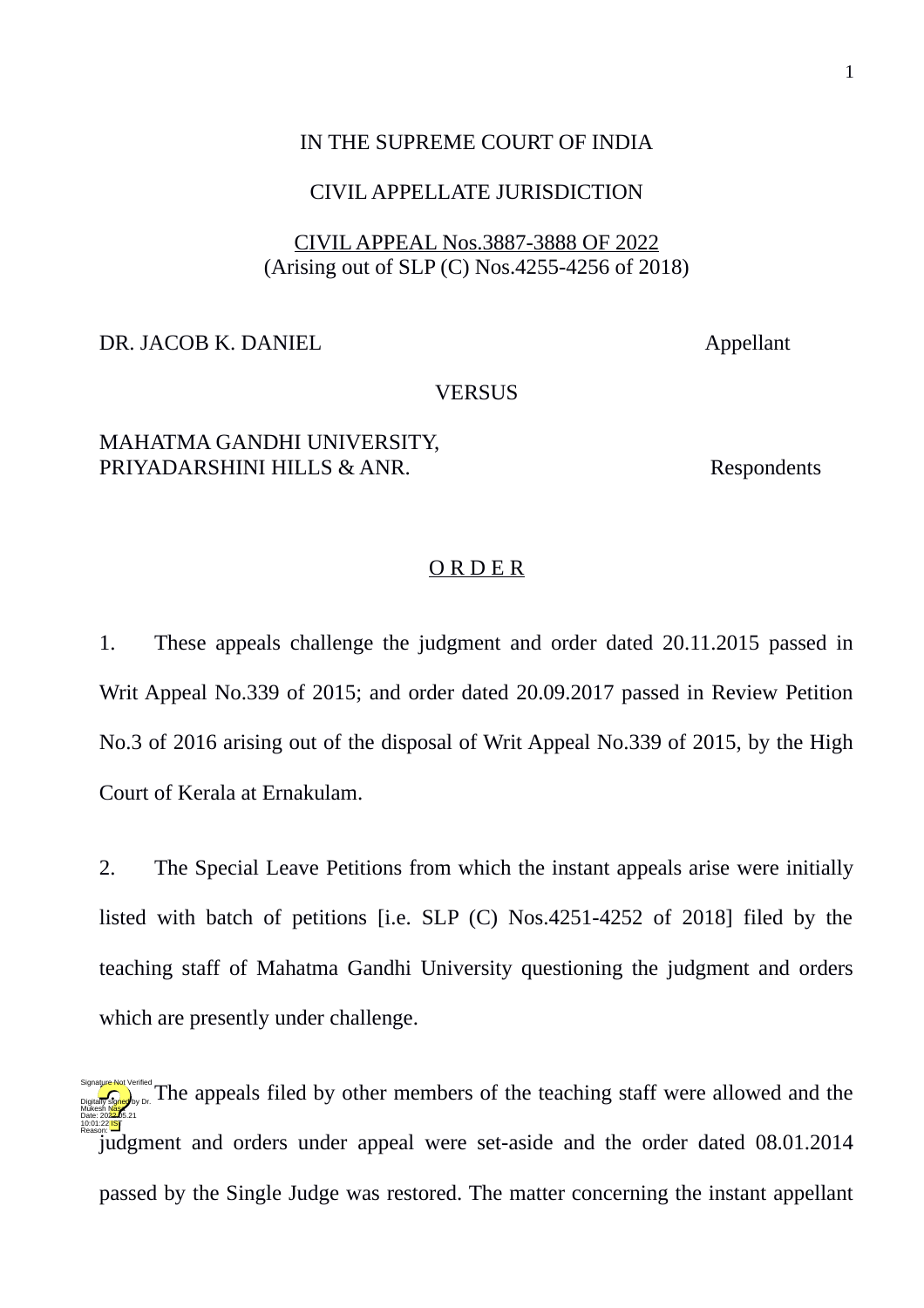was however segregated as some of the documents were found to indicate that the appointment of the appellant was temporary. The matter was therefore directed to be listed in due course.

4. We have heard Ms. Praseena Elizabeth Joseph, learned Advocate in support of the appeals and Mr. Sidharth Luthra, learned Senior Advocate for the University.

5. Learned counsel for the appellant invited our attention to the Notification dated 15.07.1996 inviting applications from the qualified candidates for filling up *inter alia* post of Lecturer in Mathematics in the Pay Scale of Rs.2200-4000/-. The appellant who was then working as a Senior Lecturer in Pondicherry Engineering College offered his candidature and he was selected. The appointment letter issued to the appellant was as under:

> "With reference to his/her application for the post of Lecturer in the College of Engineering, Thodupuzha, under School of Technology and Applied Sciences of the University, Sri Dr. Jacob K. Daniel is informed that he has been selected for appointment as Lecturer in Mathematics in the scale of Rs.2,200 - 4,000 /-. He is therefore, directed to report for duty before the Director, School of Technology and Applied Sciences forthwith along with a Medical Certificate of fitness as required in Rule-13 Part I Kerala Services Rules obtained from a Medical Officer not below the rank of Assistant Surgeon in a Government Hospital.

> He is informed that his appointment in the University will be governed by the provisions in Mahatma Gandhi University First Statutes, 1991."

6. Thereafter, at the request of the appellant, the matter was considered by the University for protecting his basic pay which he was drawing as a Senior Lecturer in Pondicherry Engineering College. By communication dated 31.07.1998, the pay of the appellant was fixed at Rs.3500/- in same pay scale.